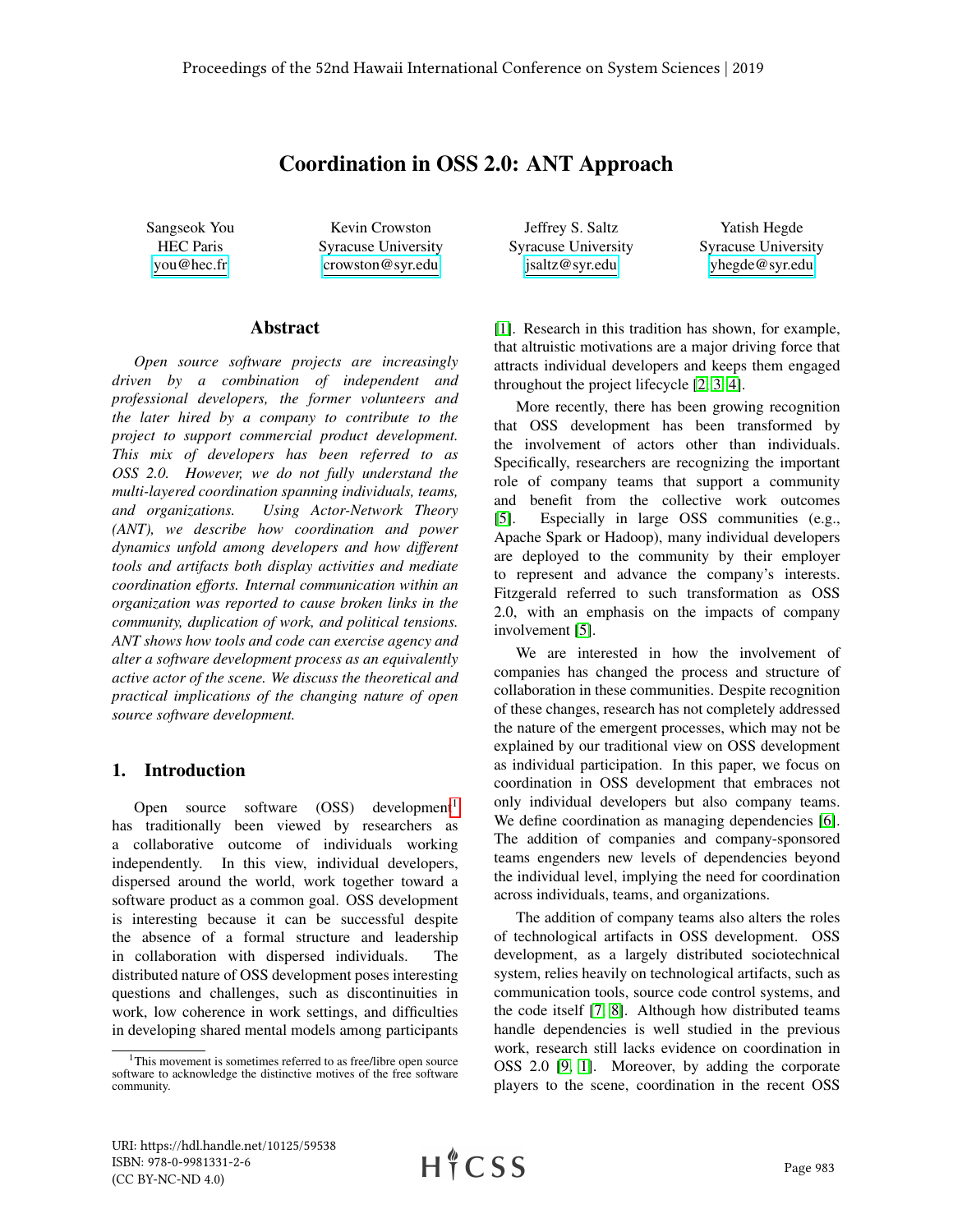development warrants an investigation with a new approach. Therefore, we pose two research questions for this study as follow:

- 1. *RQ1: How do individual developers, company teams, and companies coordinate in OSS 2.0?*
- 2. *RQ2: Given these different levels of interaction, how do technology artifacts support the coordination among the developers?*

To answer the research questions, we employ Actor-Network Theory (ANT), which addresses the interplay between the social and the technical in a sociotechnical system [\[10\]](#page-9-9). ANT is suitable to identify the emergence of new actors and the actor-networks across different levels of interactions. Besides, ANT treats objects equally as an actor [\[11,](#page-9-10) [10\]](#page-9-9), thus providing helpful analytic perspectives from which to investigate the roles of technological artifacts.

By looking through ANT, we examined how dependencies were managed among participants at different levels and what roles technological artifacts played in OSS 2.0. We report findings from 20 semi-structured interviews with participants in several OSS communities. We discovered several kinds of actors in the OSS communities. Among those, company teams generated boundaries within themselves which engendered gaps in coordination across the community as a whole. Also, we found that artifacts like code were centerpieces of coordination by exercising agency over human actors. Therefore, a significant contribution of this paper is the taxonomy of several actors and their influence network for coordination across different levels mediated by artifacts.

# 2. Background

## 2.1. Coordination in OSS

OSS development teams have been studied by many scholars (e.g., see [\[12,](#page-9-11) [13\]](#page-9-12) for reviews). They have been viewed as a unique context to study coordination in distributed work in particular [\[14\]](#page-9-13). OSS projects are characterized by its "open source" license, which allows inspection, modification, and redistribution of the source code of the software free of charge [\[1\]](#page-9-0). The unique "open" nature of OSS engenders numerous challenges in coordination among developers. For instance, OSS is often developed by distributed teams, whose team members are located around the world and meet infrequently, relying on communication tools such as videoconferencing, chats, and source code control systems [\[13,](#page-9-12) [14\]](#page-9-13).

Crowston and colleagues [\[1\]](#page-9-0) aggregated the collective effort in the research and built a theory to explain the coordination mechanism in such contexts. For instance, in their coordination theory, they highlighted that distributed developers manage dependencies through sociotechnical affordances of various artifacts. For example, documents, including source code and bug reports, can provide visibility and accountability of the current state of the work and inform developers of what can be done next, which is referred to as translucency [\[1\]](#page-9-0).

Early OSS developments were often driven by voluntary individuals working independently [\[15,](#page-9-14) [14\]](#page-9-13). Thus, coordination in OSS has been understood mainly as how distributed individuals manage dependencies [\[1\]](#page-9-0). For example, Howison and Crowston [\[16\]](#page-9-15) proposed superposition as a core mechanism of OSS projects, by which individual developers contribute small chunks of code (i.e., atomic commit) to the existing codebase that build on existing functionality.

However, recent trends in OSS projects demonstrate that company teams are playing much bigger roles in the development than before [\[9,](#page-9-8) [17\]](#page-9-16). Indeed, companies are shown to reduce development cost by *open-sourcing* the effort and become more innovative by engaging with OSS communities [\[3\]](#page-9-2). Germonprez et al. [\[18\]](#page-9-17) found that software designers from companies can benefit from the engagement with OSS communities for more productive and creative design for their products. Also, Maenpaa et al. [\[19\]](#page-9-18) viewed the OSS communities as a hybrid system that embed companies and governments as a part of a large software ecosystem.

Despite the increasing involvement of company teams in OSS projects, research still lacks empirical evidence on how the different kinds of actors in the OSS projects manage dependencies to turn the communal effort into a software product [\[20\]](#page-9-19). Part of the reason is the complexity in the collaboration among the different actors and stakeholders in OSS communities [\[20\]](#page-9-19). The addition of companies in OSS would change coordination because they often have different motivations and work styles not aligned with a given OSS community [\[3\]](#page-9-2). However, understanding the collaboration network in OSS projects are often incomplete or not include important actors [\[21,](#page-9-20) [16\]](#page-9-15). Thus, in this paper, the aim is at better understanding OSS projects by identifying important actors in the scene and mapping them in a complex coordination network.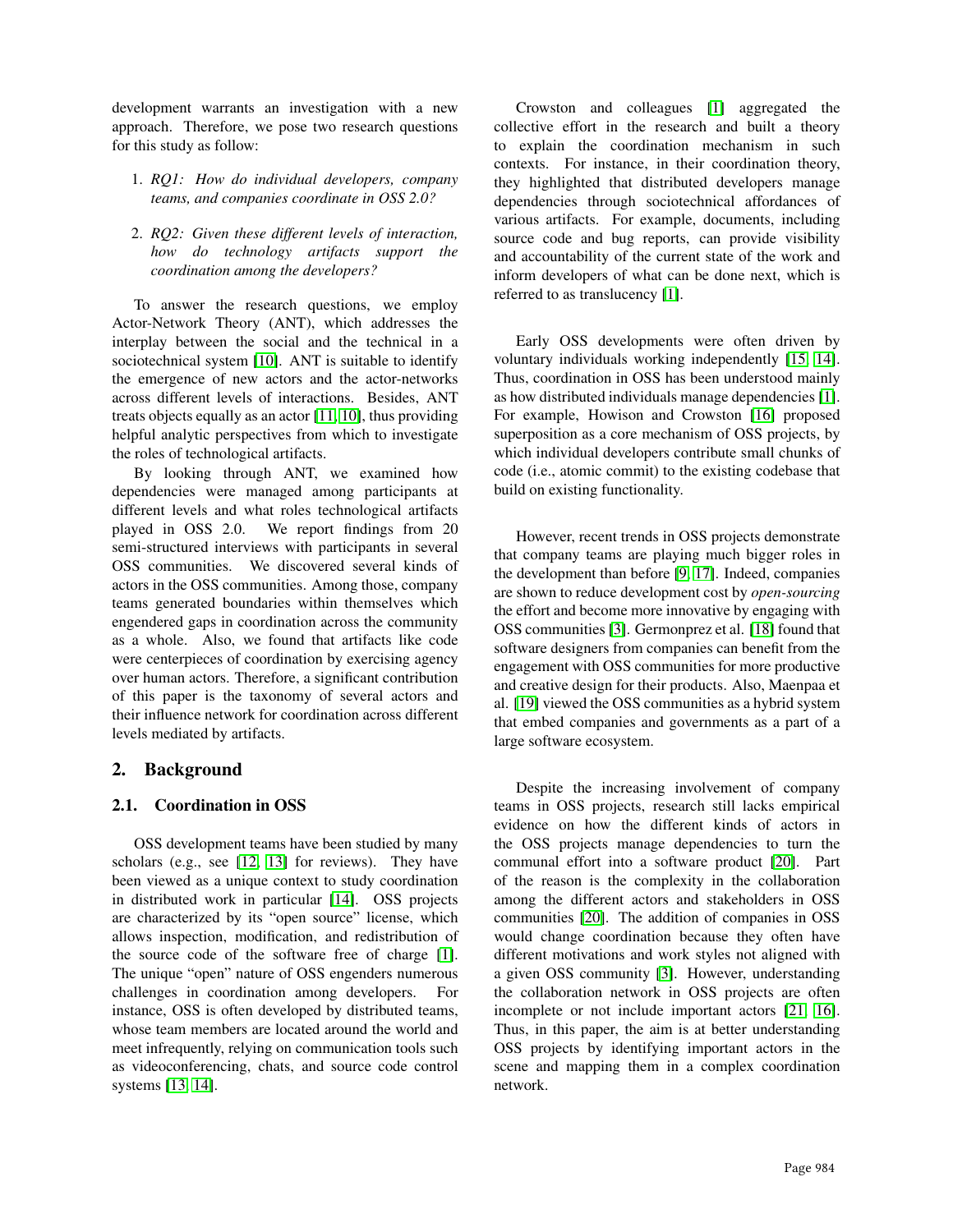#### 2.2. Actor-Network Theory Approach

We employed an actor-network approach to understand coordination in OSS projects. Originated from science technology studies (STS), actor-network theory has been a useful lens to look through the relationships and dynamism in sociotechnical systems by illustrating their interests, desire, and agency (e.g., [\[22\]](#page-9-21)). The ANT approach enabled sociotechnical scholars to discover new actors and their behaviors [\[11\]](#page-9-10). Another characteristic of the ANT approach is that the approach ascribes agency to objects and treats them as an equal actor in a given actor-network [\[10\]](#page-9-9). This allowed scholars to view technological artifacts as non-human actors and to focus on the technological affordances that enact agency [\[11\]](#page-9-10).

We believe that the ANT approach is not only suitable but also useful for studying OSS projects for several reasons. First, given the increasing presence of company teams in OSS projects, the ANT approach allows us to identify them as a new actor and highlight their behaviors and agency. Second, although previous studies emphasized the role of technology artifacts, such as source code control systems and communication tools, in open collaboration, they were viewed only as tools that convey social cues [\[7\]](#page-9-6) rather than as actors in their own right, which is the perspective of ANT. Lastly, there is dearth of studies that employed the ANT approach to explain coordination in OSS projects. One exception is Ducheneaut [\[22\]](#page-9-21), which illustrated socialization processes of new participants in an OSS community.

# 3. Method

### 3.1. Data Collection

We conducted semi-structured interviews to obtain an in-depth understanding of coordination in OSS communities. Our research team recruited a total of 20 developers from several OSS projects across communities, including some large communities like Apache, Mozilla, and Linux. Because of the exploratory and inductive nature of the study, our goal was to develop a diverse sample of interviewees that spanned many contexts, rather than a representative sample of some population.

The recruitment of the subjects was two-fold. In the initial stage of the study, we employed a snowball approach by getting referrals from relevant conferences (e.g., ApacheCon). Four subjects were recruited at this stage. These initial points of contact were used to develop and pilot test the interview protocols and to identify major actors in OSS communities

(e.g., contributors, committers, and project management committees) and tools (e.g., GitHub, JIRA, and emails).

In the main part of the study, we posted recruitment solicitations to developer mailing lists of projects with varying degrees of community size, activity levels, and history. Sixteen subjects were recruited through this method. The interviews were conducted based on the protocol developed from the initial interviews, which included questions regarding subjects' professional background, general descriptions on OSS projects they contributed, tools used for individual and teamwork, and how they managed dependencies within and outside their team. Each of these interviews lasted about an hour either in person or online. Interviews were audio-recorded and then transcribed.

Our data are diverse regarding subjects' tenure in OSS communities, employment type, and projects. Details of the subjects are shown in Table 1. Our subjects were involved in the following OSS communities: Apache projects (Jena, Stanbol, Clarezza, Fedora Commons, Islandora, Lucene,Spark, Hadoop, HBase, ZooKeeper, BookKeeper, Hive, Derby), iPython Notebook Extention, Jupyter Environment Kernels, Pypandoc, Pandas, Riot.js, Drupal, TensorFlow, Samvera, Open ONI, OpenCV, Meme generator, VMware vSphere Integrated Containers, and jQuery Plugins. To provide anonymity, we do not show subjects' specific affiliations and in quotations, we use pseudonyms in place of the names of individuals and companies.

#### 3.2. Data Analysis

The transcripts were coded based on a grounded theory approach to identify themes emerging across the subjects [\[23\]](#page-9-22). The initial coding was an iterative process as we tried to identify themes related to actors, their interactions and networks, and patterns of them. Through this process, we discovered more than 140 themes. We then used the open coding to obtain 18 high-level categories and generate running hypotheses. Our research team discussed consistently throughout the data analysis. The analysis continued until we believed that the data was theoretically saturated.

## 4. Findings

In this section, we first describe several kinds of actors, which include human actors and non-human actors. We then illustrate the actor-networks, as emergent relationships of the actors, to unpack the coordination mechanism in the OSS communities.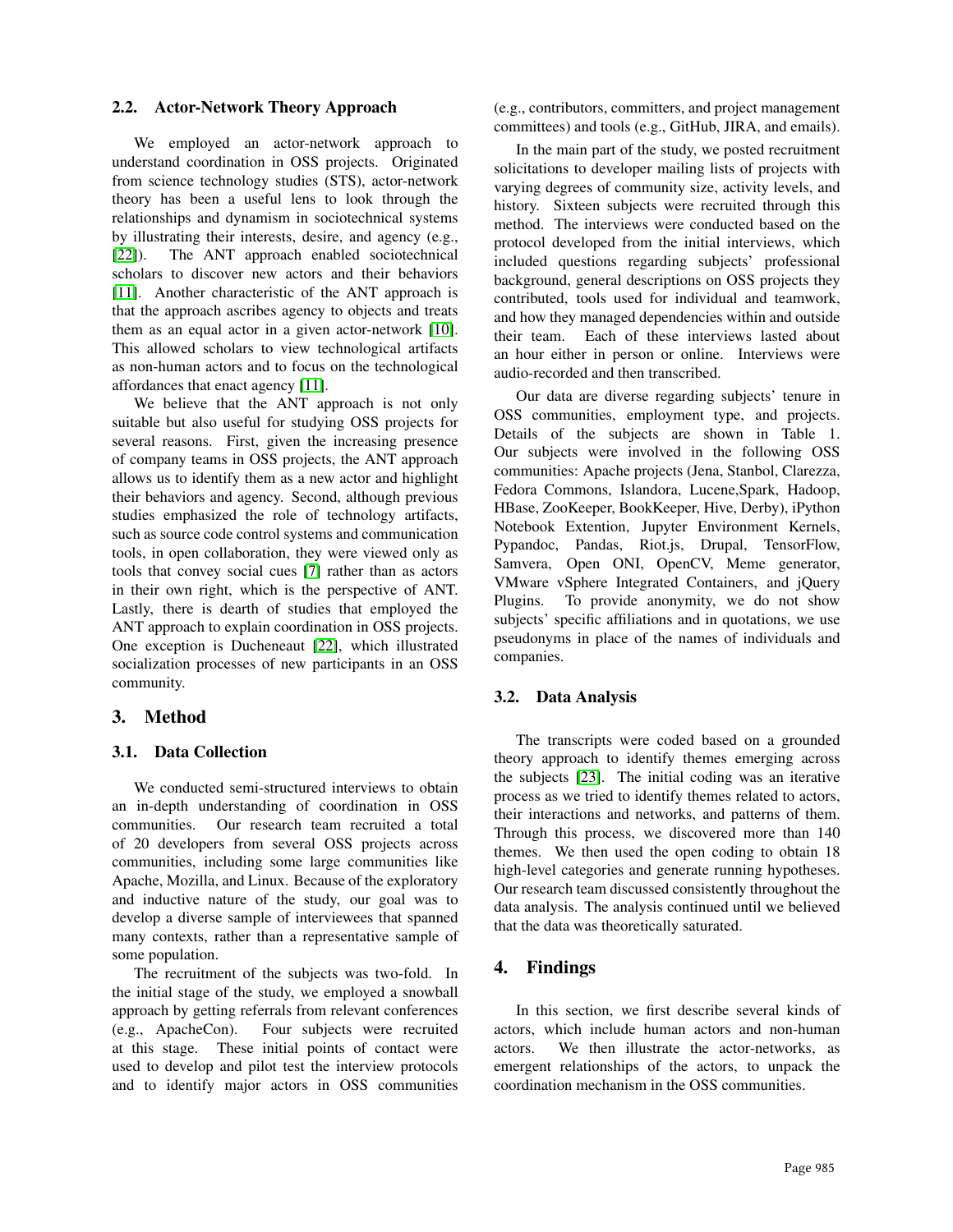| Table 1.<br><b>List of Study Subjects</b> |                       |                  |
|-------------------------------------------|-----------------------|------------------|
| Subject                                   | <b>OSS Experience</b> | <b>Full Time</b> |
| P <sub>1</sub>                            | 15 years              | Yes              |
| P <sub>2</sub>                            | 3 years               | Yes              |
| P3                                        | 4 years               | Yes              |
| <b>P4</b>                                 | 12 years              | Yes              |
| <b>P5</b>                                 | 3 years               | Yes              |
| P <sub>6</sub>                            | 6 years               | Yes              |
| P7                                        | 5 years               | Yes              |
| P <sub>8</sub>                            | 7 years               | Yes              |
| P9                                        | 12 years              | Yes              |
| P <sub>10</sub>                           | 1 year                | Yes              |
| <b>P11</b>                                | 6 years               | No               |
| P <sub>12</sub>                           | 7 years               | Yes              |
| P <sub>13</sub>                           | 2 years               | Yes              |
| P <sub>14</sub>                           | 8 years               | Yes              |
| P <sub>15</sub>                           | 5 years               | Yes              |
| P <sub>16</sub>                           | 5 years               | Yes              |
| P <sub>17</sub>                           | 1 year                | No               |
| P <sub>18</sub>                           | 19 years              | Yes              |
| P <sub>19</sub>                           | 3 years               | No               |
| P <sub>20</sub>                           | 2 months              | No               |

#### 4.1. Human Actors

In ANT, an actor, derived from a semiotic definition of *actant*, is defined as an entity that acts or grants other's activity [\[10\]](#page-9-9). In that an actor can be literally anything if it is the source of an action [\[10\]](#page-9-9), actors can include both human and non-human entities. For human actors, we identified that there are three categories in multiple levels: individuals, company teams, and organizations (i.e., companies). The three categories are in a hierarchy, in which an individual actor may be affiliated with a company team in an organization. The reason why we highlight these actors distinctively is that actors in each level are found to manifest unique influences on the project based on their interests, motivations, and resources at different levels.

4.1.1. Contributors and Committers Following the definition by Apache Software Foundation (ASF<sup>[2](#page-3-0)</sup>), a contributor<sup>[3](#page-3-1)</sup> is "anyone who wants to contribute (code, documentation, tests, ideas, anything!) to any project." All subjects were a contributor at least in one OSS project. In our data, code and feature ideas were more prominent than other types of contribution. Most participants in an OSS project begin as contributor. Our

subjects identified themselves as contributors based on the amount of effort put forth and the size of the changes in code accepted and merged to the system. P20 had a clear role perception: *"I think my role was to code for the project. I am the contributor, I would say. Whatever ideas they give, I have taken inputs and I made sure it's gonna be user friendly to them. I would say I'm a contributor."* P9 also identified himself as a contributor in one project by *"help[ing] with actual code, identify[ing] bugs, and help[ing] to fix those bugs."*

On the other hand, committers are individuals who have permissions to make changes to a shared source code of an OSS project<sup>[4](#page-3-2)</sup>. Their rights regarding the source code involved both writing code and accepting changes from contributors submitted through code repositories (i.e., making commits). In our data, there were eight subjects who were committers in at least one OSS project: P1, P2, P4, P5, P7, P9, P12, and P14. The committers in our data had more substantial involvement and exercised more power in their projects than contributors did,, by fulfilling several responsibilities: selecting issues to solve, reviewing changes submitted by contributors, accepting and rejecting the changes, writing code by themselves, and communicating with other developers (P2, P4, and P5). As P9 described, committers handle *"virtually every one of the pull requests that goes into the project, I'm either committing myself because I wrote it and somebody else is reviewing it, or vice versa"*.

These roles were not exclusive in a person, and those who work for multiple projects may have different roles by project. For instance, P18 has been working in OSS projects for 19 years, and his role involved being on the project management committee (PMC) for an Apache project while still contributing code to another OSS project as an individual contributor. The multitude of involvement in projects is common across our data and is more prominent among people who have longer tenure in the OSS communities (e.g., P1, P3, P4, P9, P11, P14, and P18). P3 mentioned having membership in multiple projects: *"The [Project A] is the one I'm heavily involved in and the [Project B] is the one that I'm a small time contributor for."* P11 was also involved in several projects and explained different levels of ownership and involvement: *"There have been some projects, which I have worked in small teams, but here, most of them are my own projects."*

4.1.2. Company Teams In this study, a company team refers to a group of people in a company who work together on the same module of a software product.

<span id="page-3-1"></span><span id="page-3-0"></span><sup>2</sup>https://www.apache.org/foundation

<sup>3</sup>Contributors are also referred to as developers in some cases (e.g., Apache Software Foundation), but we use the term *developers* as an inclusive term for individuals who are involved in OSS projects, regardless of the level of contribution and rights.

<span id="page-3-2"></span><sup>4</sup>https://en.wikipedia.org/ wiki/Committer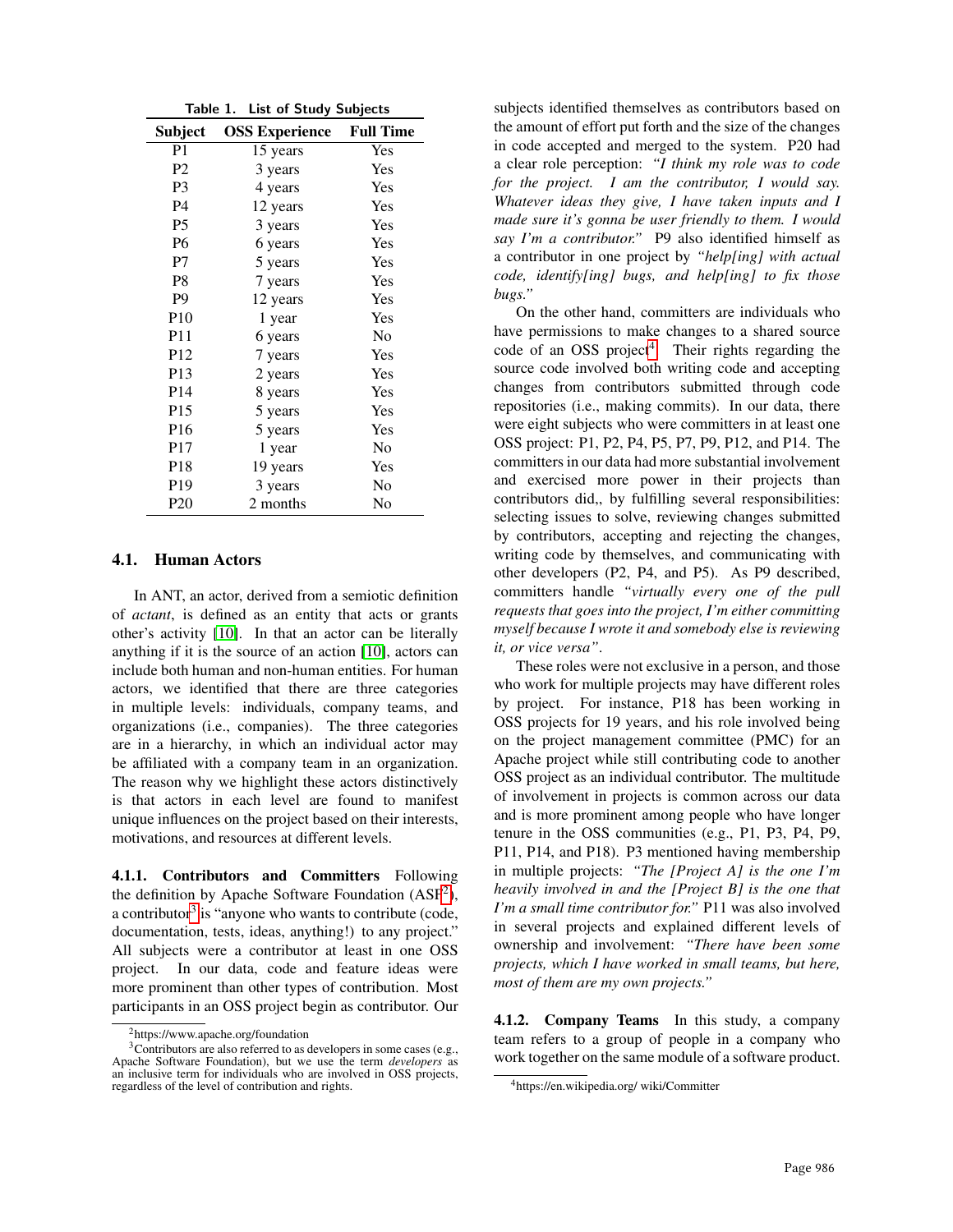Our subjects had responsibilities for a component of a software product, which was closely related or benefited from the collective effort of development in an OSS community. Thus, not all members of a company team were involved in the project to the same degree of time and the amount of code contribution. A company team in this study should be conceptually distinguished from a network of people collaborating on the same module of an OSS project with a perceived team membership but without a common affiliation. Among twenty subjects, sixteen indicated that they were paid to work on an OSS component of a product of their organization (see Table 1). The other four subjects were not affiliated with a for-profit organization and contributed to OSS communities voluntarily.

Team size varies from small with 3-4 people (e.g., P2, P10) to large with 7-8 people (e.g., P8, P13, P16). Our subjects were a point of contact between the companies and the projects. They were more active in the OSS community than other team members and worked on the front line for their team in the community. For instance, P10 mentioned different engagement with OSS communities by team members: *"It's normally just two, or three. ... There will be one actually from the team working closely with me and then some of the other guys, it's just whenever we have some questions we just randomly discuss and occasionally seeking for their help."*

Company teams had internal meetings to determine what to do for their product. In some cases, company teams employed the Agile methodology for their product development by having multiple scrum teams whose members worked closely in OSS communities (P1, P9, P13, and P10). The internal meetings included discussions on what to do, scheduling, and reviewing code before submitting to the OSS codebase. Thus, contributions by the company teams were aligned with the company's technical interests and resources such as time and manpower (P1, P10, P18). P10 explained the internal communication with team members outside the OSS community: *"Our main goal is not to make contributions, but we make contributions during our process or progress. We definitely have some discussions with team members because you need to let them know we need to purchase some time on contributing and what we will contribute. So basically the discussions happen all the time."*

Companies are relatively less visible, but still appeared to play big roles behind the scene. Companies have been viewed as sponsors of OSS projects, but in our study [\[9\]](#page-9-8), they seemed to exercise more agency than sponsors in the background. So, we treated them as an entity that possess their own collective

characteristics and intentions. For instance, teams and companies perceive ownership of certain module of an OSS project in case the module is critical to their product. An experienced contributor/committer P1 provided an illustrative example: *"Often times different subsystems are owned by different parts of whoever is the ... like in the case of [Product A], that's owned by [Company A], they have employees who work on it full time and they have their own division of work."*

## 4.2. Non-Human Actors

Code and tools were identified as significant non-human actors in OSS communities. They emerged as integral parts in understanding coordination in OSS communities. Code itself was found to be a conduit that delivered signals on what needed to be done and illuminated the power dynamics among human actors. Tools and documents produced during the use of them became actors based on their technical affordances and functionalities, such that pull requests and notifications enabled highlighting code changes and discussions among developers.

4.2.1. Code Code itself was found to play significant roles in coordination in OSS communities. On the one hand, code was the main artifact as an outcome of the collective effort in an OSS community. On the other hand, we discovered that the code acted through its affordance of delivering meaningful signals for coordination.

First, code changes signified what needed to be done and implied the layers of contribution by the community members. By embedding bugs and errors, code was the immediate source for contributors to find an area to work on. We discovered that starting a contribution from reading the codebase was particularly helpful for low-hanging fruits like small bugs and typos identified directly from the code, to be corrected (P2, P3, P9). P1 identified himself as a *"code janitor"*, which *"hooked me into the project and got me going".* Along with source code control systems, code was an indispensable actor by containing histories of the past work and awareness of what was being done.

Furthermore, the code filled a role in delivering cues on the work and stimulating actions from developers by the way it is written. This made the code a major actor in the OSS communities and the one of first places where developers went for coordination. For instance, P9 mentioned the self-sufficiency of the code and its usefulness for next actions: *"[T]he code itself is not well-documented anywhere except in the code. You do have to get in there and trace through the code to figure*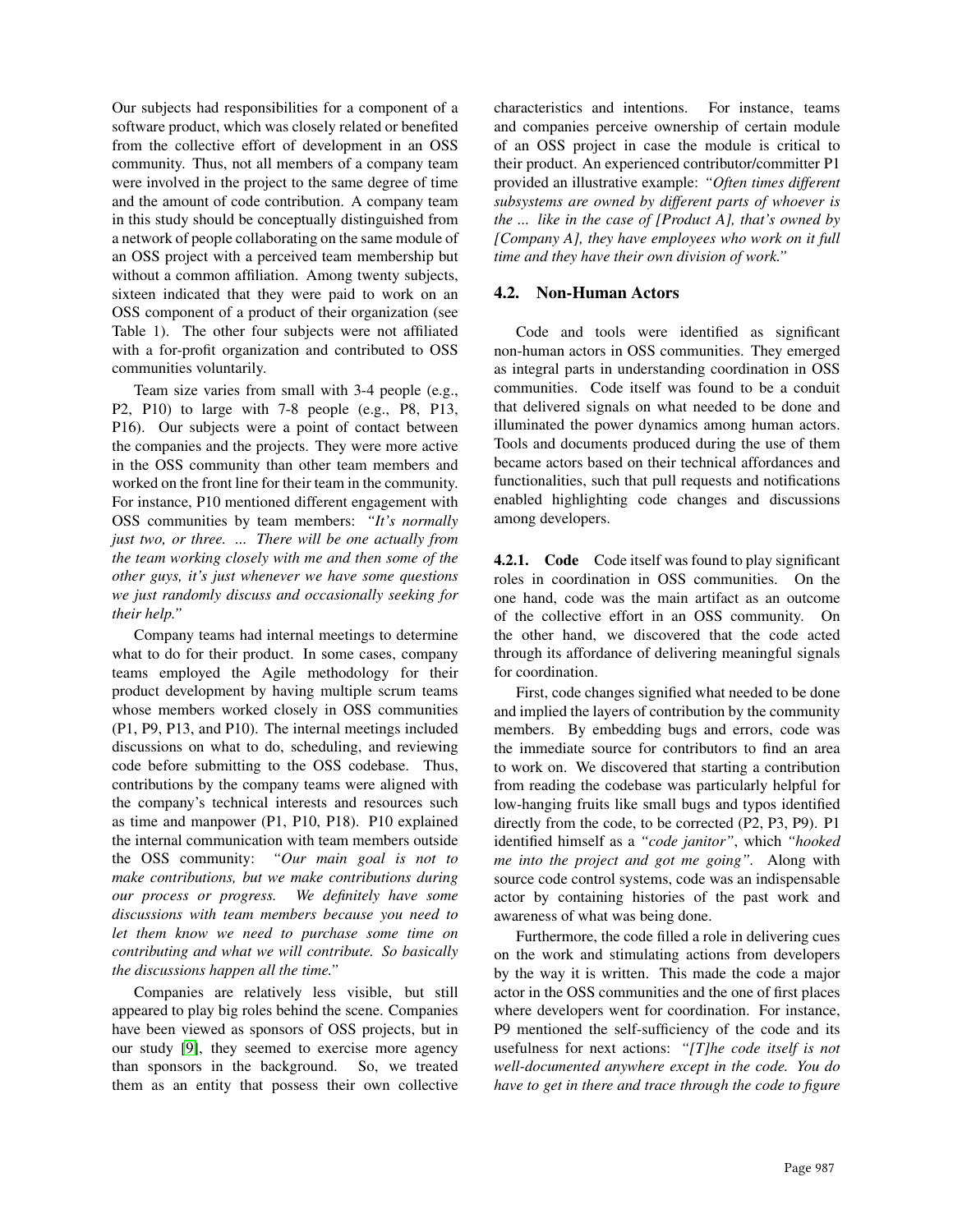*out what's going on. If there's something you need to change, you have to trace through the code to figure out how to change it."*

Second, structures and norms to write code varied by OSS community, and the code enforced contributors to follow the community protocol (P4, P5, P11). P11 defined: *"Good code is well commented, it is modularized, so just by looking at the functions, function names, it's written beautifully in a way thats well indented, the variable names are nice, the use of underscores and capital letters, everything is good."*

Interestingly, the norm to write good code was acted differently between committers and contributors. This seemed related to the power that committers possessed over contributors, such as prioritizing, filtering, and selecting issues to solve and approve to merge. Although committers were expected to write better code for projects, contributors believed that committers were free from the good code requirements due to the bigger power. P4 said: *"As a committer I can write some shit, and commit it. Which is where I think a lot of the crap code comes from. Contributor code is a small set of the overall codebase, because committers write more code than contributors, but I bet it's the better code on average."*

Third and the most important, the malleable nature of the code enabled the collaboration among the developers through the loosely structured coordination. In OSS communities, code was a public, collaborative artifact, which was viewed as an organism that grew and evolved over time by embracing mistakes, errors, corrections, and practices from different people with unique interests and skills. P16 summarized the *"code malleability"*: *"All software has a number of bugs even the commercial ones. But one of the benefits of using OSS is that we can look at the source code to see the cause of a problem and be able to fix it. So, I think it is not about how complete the software is but the important thing is the accessibility to the source code."*

4.2.2. Tools Subjects reported on many tools that shaped OSS development. First, Jira and similar tools provide various collaborative development functionalities, including issue tracking, bug tracking, and project management features. Jira was the most popular tool observed in our data: larger and mature projects like Apache Spark and Hadoop relied more on Jira to manage issues and communicate among developers.

Issue tracker was the core functionality in Jira, where contributors suggested an issue (i.e., bug fixes and new features) to the community. P3 emphasized the importance of the issue tracker as a starting point of a contribution that provides awareness of other developers' activities: *"I think that's always the best place to start. It is like, look at what other people have found and see if there is anything that interests you that you think fits with your skill level or your level of comfortability with the software and go from there."* However, despite the heavy use of the issue tracker in Jira, subjects also expressed that the overwhelming volume of issues stacked up and were not effectively controlled by the limited number committers (e.g., P3, P4, P6, P8, P15), which resulted in uneven distribution of committer attention to the issues.

Next, GitHub was gaining presence in projects in our data. Smaller and younger projects were adopting GitHub for its advanced git (a source code version control system) management. GitHub also provide a communication medium, e.g., pull requests, through which a contributor submitted a code change for a review (P2, P7, P10, P11, P14, P17, and P19). Pull requests were found to be central in the use of GitHub. They provide a notification of changes. They are a major communication channel between committers and contributors and a place to discuss the submitted changes with other developers. GitHub allowed developers reviewing a pull request to comment in line, tag a specific person, and easily visualize differences in code. P6 described the pull requests for communication: *"They [committers] do comment on pull request and yeah, it's good way to like, really tell the submitter I don't like this code or correct this way and resubmit it or maybe this part of code you need to create a separate pull request. [T]hat kind of discussions happen on pull requests."*

## 4.3. Duality of Developer Identity

All but four of our subjects were members of a team affiliated with a company. Subjects from company teams were deployed to an OSS project by their employer, who was thus a stakeholder in the development community. The interviews show that the individual contributors had duality in identity, such that they participated in the community as an individual, while they represent the interests of their company team and the company. P8 described: *"I think you know you're part of the open source community, you wear that open-source hat but still you do represent for you at least are driven by your company interest somewhere."*

Thus, in determining what to do for the community, contributors were governed by two different sets of concerns: organizational decisions and individual interests. P3 reflected the time when he was working for a company: *"I was told what to do and it was until I left*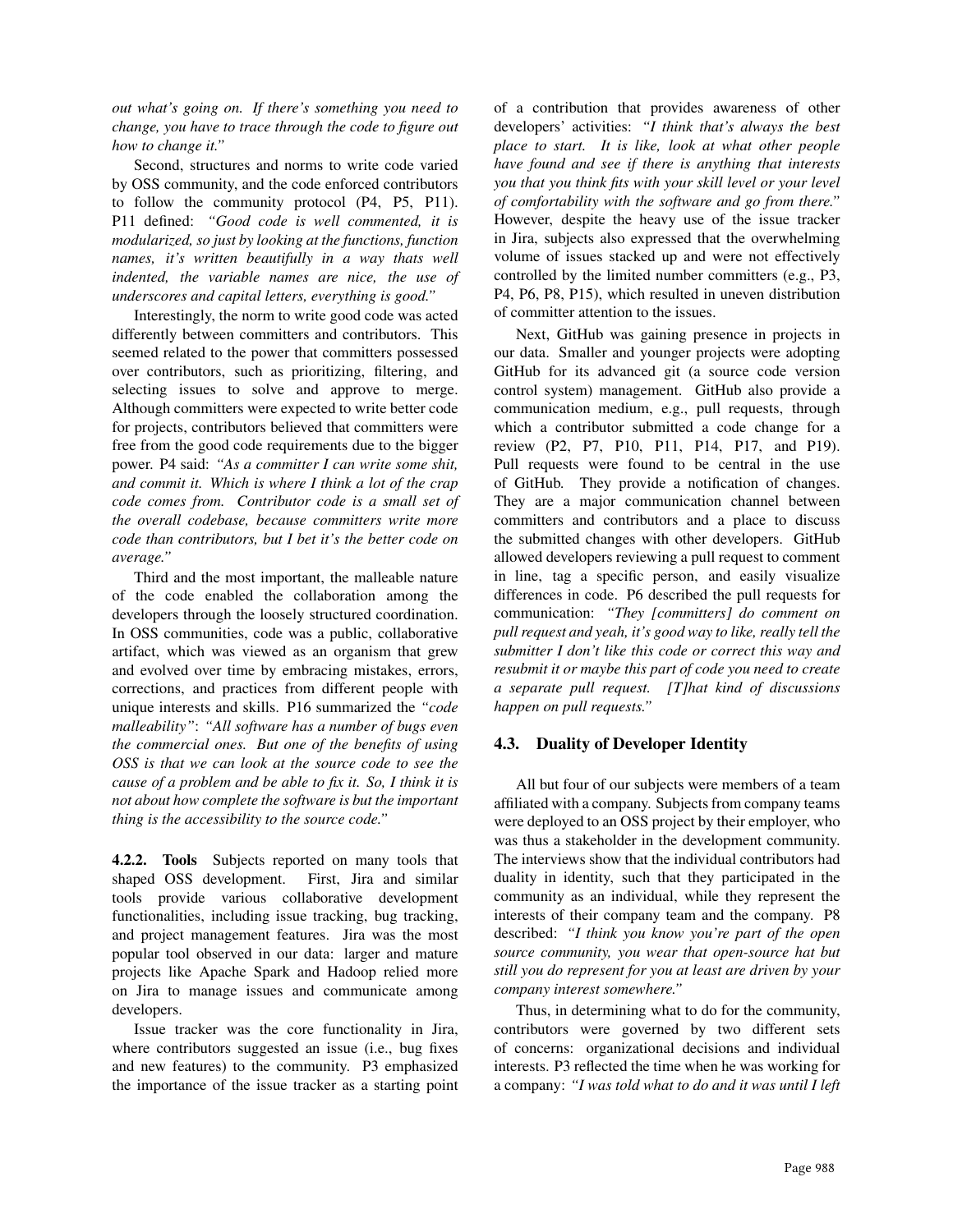*and actually worked for the foundation, then I had the freedom that I have to figure out like, "Okay, like what next?"*. Decisions regarding certain code changes and feature implementations were made in internal meetings within the company team. An individual contributor was a point of contact for each team. They conveyed the team's and company's needs for a feature to the community and implemented them by working with other developers in the company and the community. P16, as a team leader, emphasized: *"I am a decision maker so basically I assign task to each team member based on his/her strengths. They will see their assigned tasks in issue tracker."*

On the other hand, the company-affiliated contributors retained agency to make small changes bypassing explicit communications within their team. Fixing bugs and typos are good examples of the small contributions. P1 said:*"That's not the right work but just looking for sort of looking for little minor, tiny little improvements because I like the project and I wanted to be engaged with it."* P6 explained the duality more specifically: *"If I am doing some fun work for me, right. So that's a different story where I do some fun work. But mostly it's not that case, mostly it's driven by my current needs in the organization and that open source stream that had a gap in that."*

In contrast to contributors, it was observed that committers had more agency to choose what to do and thus made changes to the project based on their greater power. However, the greater agency of committers was not independent, but still influenced by their company as the contributors were. More specifically, while contributors' activities were dictated more by their employer's needs with some space for their personal interest, committers were able to exercise more autonomy with consideration of the expectation of their company. P1 summarized this well: *"[A]s I become more central to the [project], I'm a committer now and I'm on the project management committee, I feel like I am one of those much more central people. I tend to just ask myself what do I feel like working on? What is interesting to me and what would be helpful to my employer obviously as well. That's in my mind as well, which is one of the reasons they're happy to pay me to do this."*

As such, many individuals had multiple memberships in teams in and outside their employer and roles acquired based on the amount of code contribution and the tenure in the community. We discovered that the membership of company teams resulted in a duality when exercising their agency as an individual participant of a community. The agency was performed mainly by deciding what to do and how to

do implement the decision. Such decisions were made through a developer's motivation to contribute to the codebase, but company teams behind the developers influenced the decisions by enforcing technical demands and needs for developing commercial products.

## 4.4. Actor-(Broken) Network

When connecting the actors of company teams into an actor-network, we discovered that the whole actor-network was divided into multiple clusters based on companies. However, the coordination among the clusters was reported to be not effective. Interviewees did not report on formal connections among the company teams in coordinating works in the community. Instead, coordination was done via loose ties between individual developers representating of their teams. Their interactions determined what should be done for a project (e.g., adding a feature or deciding a long-term direction of the project). Subjects in larger projects reported the disjoints between company teams. For instance, P13 mentioned *"It is more common to have internal meetings with people who are working for the same company. It gets harder for people outside the team to follow what is going on for the project and what they are trying to do. There is like a big void that you can't never see. No discussion, it's like something is done all of sudden like Ta-da."*

The broken network was reported to cause coordination problems. One problem was the duplication of effort in writing code for the same module by individuals from different company teams. The duplication of effort was largely viewed as a negative thing (i.e., *"waste of time and effort"* (P12)). These problems were in part because of 1) lack of explicit coordination on assigning a task among developers from company teams and 2) the tools failing to provide social awareness. P15 explained the disjoints in coordination between company teams via individual developers: *"Most people would prefer to work with the team or person that they can easily communicate like physically co-located or someone they know. This is one of the disadvantages of open source development, how can you know when a person is going to finish or will he ever finish it. So, working on the same module, its more likely to be a group of people who are physically working together."*

In addition, the broken ties may hamper the overall development process of a project. Company teams put forth their interests, tried to optimize their product, and prioritized the features that were wanted by their customers. Thus, rather than negotiating an end goal of the project with other parties, the company teams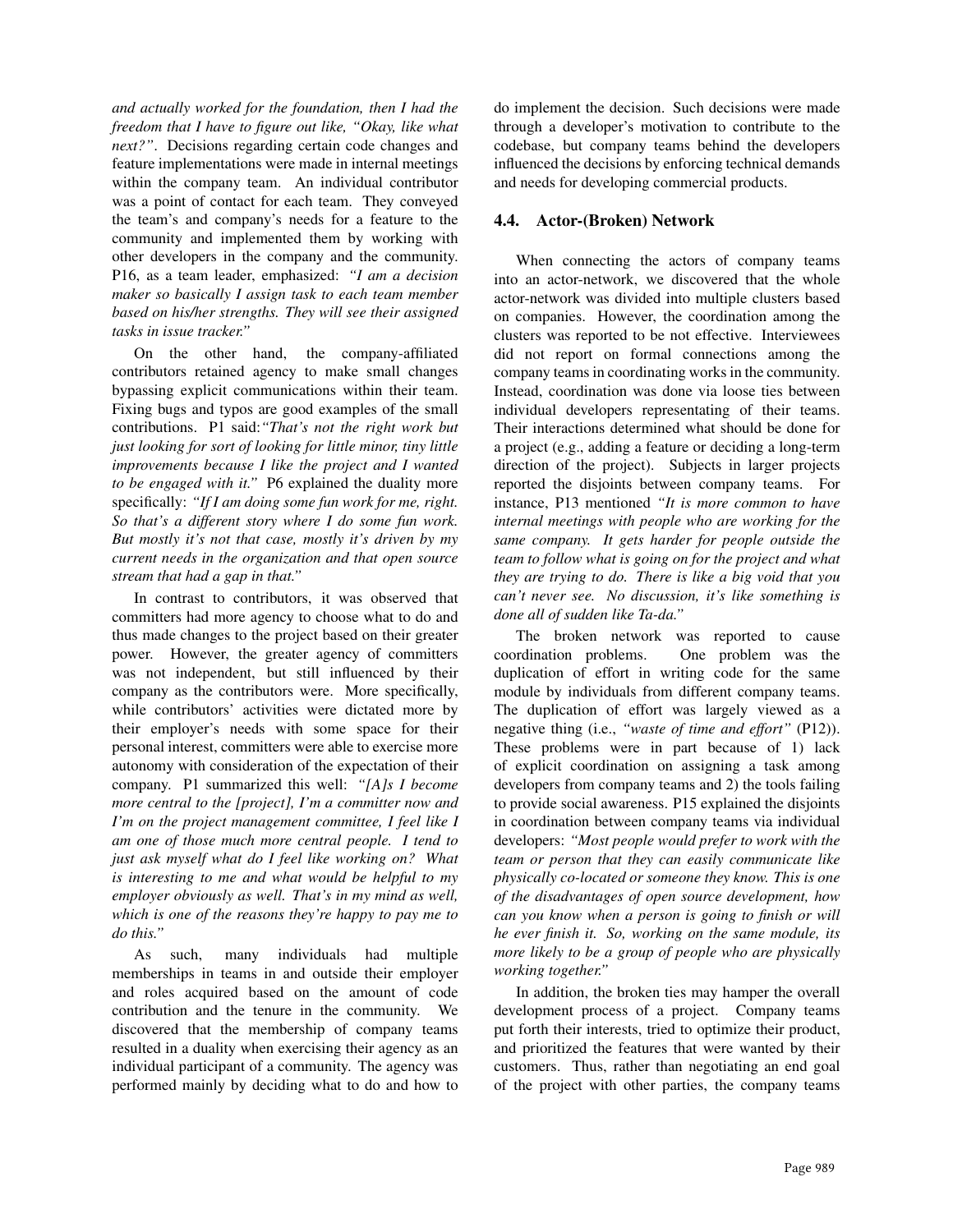often became possessive of their code and even prevent others' work from being used widely in a community. P2 explained: *"Usually people from those companies start coming and pressuring to get the work done. That's what usually breaks ties I would say, in my experience, on the bigger contentious things if they just don't choose to fork off and make their own component. They were essentially doing everything they could to prevent us from performing well on their clusters."*

# 5. Discussion

We described human and non-human actors and the actor-network. The human actors include individual developers, company teams, and companies, while tools and code itself were identified as important non-human actors. These actors failed to establish one whole actor-network, but rather had broken links and inefficiencies in coordinating works among them.

### 5.1. Actor-Network in OSS 2.0

The actors constituted a multi-layered actor-networks for coordination in OSS communities (see Figure 1). The actor-network consists of both the human and the non-human actors identified above and illustrates relationships among the human actors, which are mediated by the non-human actors. In addition, the actor-network identifies company teams as major players, with which individual contributors and committers are affiliated. Company teams themselves are the actors, but at the same time, hold its own assemblage embracing individual developers and team members who are outside an OSS community. In the actor-network, company teams established a boundary based on corporate affiliation (depicted with solid lines in the figure), whereas OSS communities were intended to be *open* with *"low barriers of entry"* (P4) from outside (the dashed line in the figure). Overall, the actor-networks in the OSS communities were found to be collections of heterogeneous actors who exchanged influences to attain mutual interests out of coordination.

## 5.2. Theoretical Implications

5.2.1. Code with Agency ANT allowed us to attribute more agency to non-human actors. In particular, code itself turns out to be the centerpiece of the coordination among the human actors in OSS development. The codebase was a useful conduit to deliver signals regarding what to do, what has been



Figure 1. Actor-Network in OSS 2.0

done, and who is responsible. These signals had an active role to change behaviors of individual developers, team meetings, companies, and eventually the direction of the project development throughout the community.

In addition, the codebase contained rich information about an OSS community. We found that communities have their own rules and norms in writing code and submitting changes. Writing good code and commit messages were implicitly defined within a community and enforced to individual contributors. Code also manifested the tension between company teams who prioritized their interests.

Tools like pull requests and issue trackers were supporting the agency of code by easing the effort of writing, reading, and making sense of the codebase. Technical affordance of the tools, including notifications and commenting in line, provided social awareness and contextual continuity to developers working in different time and locations.

Theoretically, we understood the role of non-human actors as a mediator. *Mediators* "transform, translate, distort, and modify the meaning or the elements they are supposed to carry" [\[10,](#page-9-9) p. 39]. Mediators should be distinguished from *intermediaries*, which simply tranfer meaning and information without altering the actor's behaviors, intentions, and expectations [\[10\]](#page-9-9). Therefore, by posing our non-human actors as mediators, we highlight its robust agency to influence the human actors and eventually the coordination in the OSS communities. Our study provides a new insight into the current literature on OSS work by highlighting the more significant role of the code. Previous works on OSS 1.0 (e.g., [\[7\]](#page-9-6)) mainly focused on the technical affordance of collaboration tools and treated the code as an artifact or work outcome. However, we showed that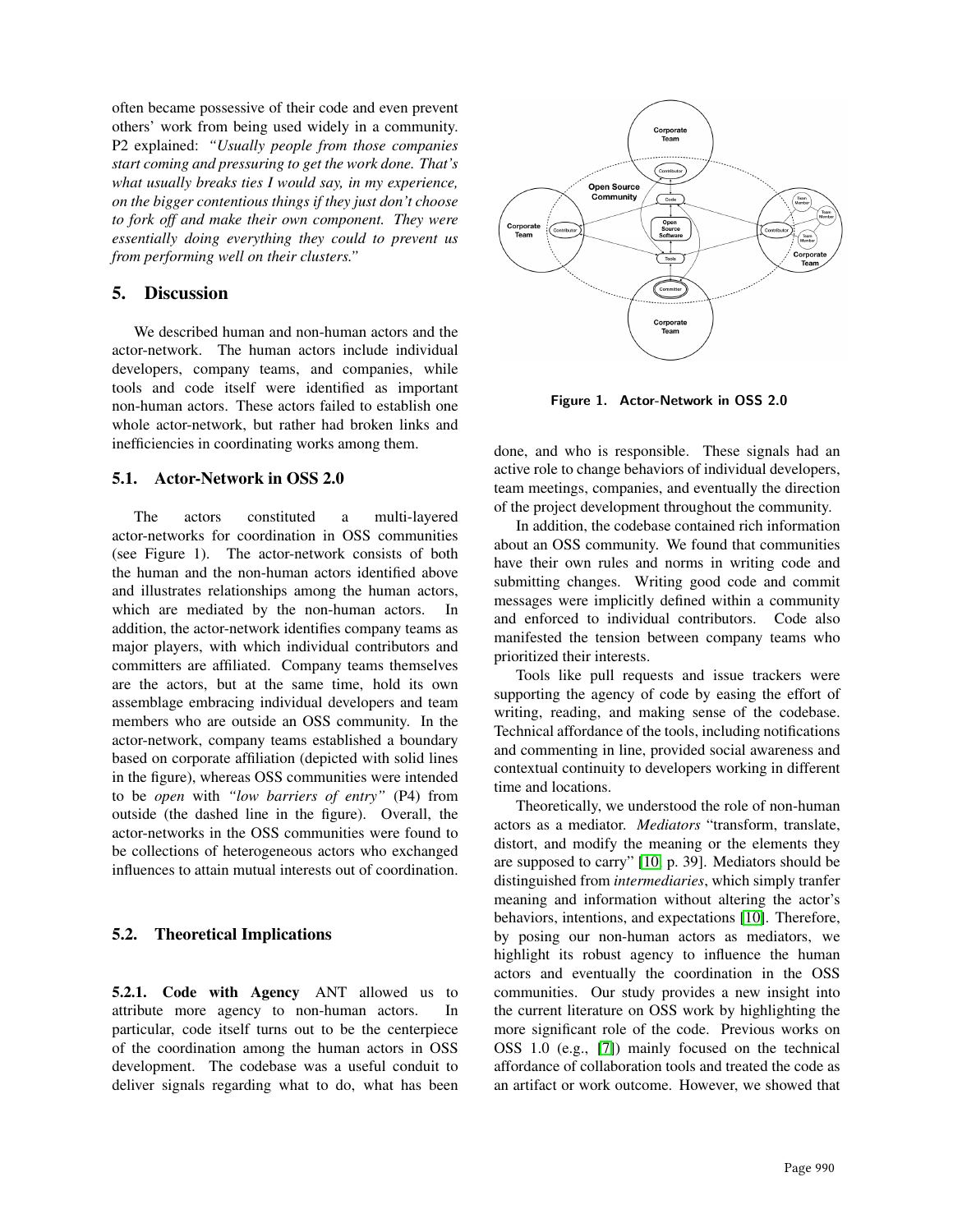the codebase, as a malleable, collective organism, is at the core mechanism of coordination in OSS community.

Understanding how different actors react and behave related to code should be an interesting theoretical concern. Our data showed that committers and contributors had different attitudes and practice in writing and interpreting code. The former was reported to have more freedom to choose which part of the code to work on, whereas contributors were required to write better code that should also easily make sense (e.g., P4). Such different relationships of code with actors may raise tensions and illuminate several *matters of concerns* as Latour noted [\[10\]](#page-9-9).

5.2.2. Companies as New Actors and OSS 2.0 Companies contributed to the projects by deploying individual developers from a team to an OSS community, and they leverage the collaboration between their employees and the community. The individuals from company teams were working as a conduit to provide their resources to the community and getting a community of help for their product. However, our data implied that different interests of companies did not have a clear forum for a communal resolution and that there was a lack of translucency among company teams. These seemed to hinder individuals from working together.

By considering companies as actors, our understanding of other roles can change. For instance, given that committers possess more agency and power to determine what issues to solve and what changes to merge, companies should want their employees to become committers. Also, it may become harder for purely voluntary individuals to become a committer. Indeed, the enforcement of norms about code quality—potentially in conflict with the norm of keeping *"the barrier to entry on the open sourcing low"* and welcoming more contributors (P4)—could be viewed as a way to enhance company control.

Moreover, putting companies forth may alter how OSS development works in the future. Most OSS communities, especially in Apache Foundation, adopt *"the consensus-based, community-driven governance"* (a.k.a., The Apache Way). Our findings suggest that we may have to reconsider the agency of individual participants in OSS development, in conjunction with the agency of corporate stakeholders. This study not only echoes the notion of OSS 2.0 by Fitzgerald [\[5\]](#page-9-4) but also puts more emphasis on the agency of companies in the OSS scene.

We describe the roles of companies, which were relatively unseen in the network [\[3,](#page-9-2) [20\]](#page-9-19). Putting the company teams and companies forth can provide new insight into understanding the recent trends in OSS communities. Previous literature on OSS projects primarily viewed that projects were driven by a collective effort of independent individuals [\[16\]](#page-9-15). However, especially in big projects, companies are at the core by providing resources, such as manpower and supporting conferences, and expanding the user base of the project.

Although the presence of companies in OSS scenes has been noted in the previous works, research identified companies as a type of patron or supporter of a community [\[9,](#page-9-8) [19\]](#page-9-18). However, we unfold the underlying relationships of company teams and concerns of individuals who are involved in and work with the company teams. Specifically, individuals from company teams still voluntarily exert effort, decide what to do, and negotiate between their interests and those of their company. We highlight such dual-facet of the individual developers in OSS 2.0.

ANT was useful to illuminate the other side of the coordination across individuals, company teams, and companies in OSS communities. Because ANT does not limit our observations to predefined groups and their roles (e.g., only contributors and committers) and allows us flexibility of describing emerging relationships [\[10\]](#page-9-9). Our findings were discovered largely through paying attention to relational aspects (e.g., how they work *together*, how code *changes* behaviors), rather than actions of each actor (e.g., how they *use* tools).

## 5.3. Practical Implications

We showed that code has agency and delivers various signals for coordination. Our practical implications, thus, emphasize the increasing role of code and its supporting tools. First, tools for writing and submitting code should provide more nuanced social awareness. We found that there were certain norms and rules to write good code to be reviewed by committers. The tools can embed a community-approved template including such information as the writer, the logic behind, and their affiliation.

Second, tools should support modularity in the codebase. Our findings suggest that companies seem to work on different part of code, but the boundaries among the parts were not clearly negotiated nor defined among corporate stakeholders. Tools can improve coordination among the company teams, for example, by showing particular lines that are affected by new commits and providing enhanced searchability. It can also have a dicussion forum for companies. In those ways, work can be shared without version conflicts and avoid duplication of effort by different parties.